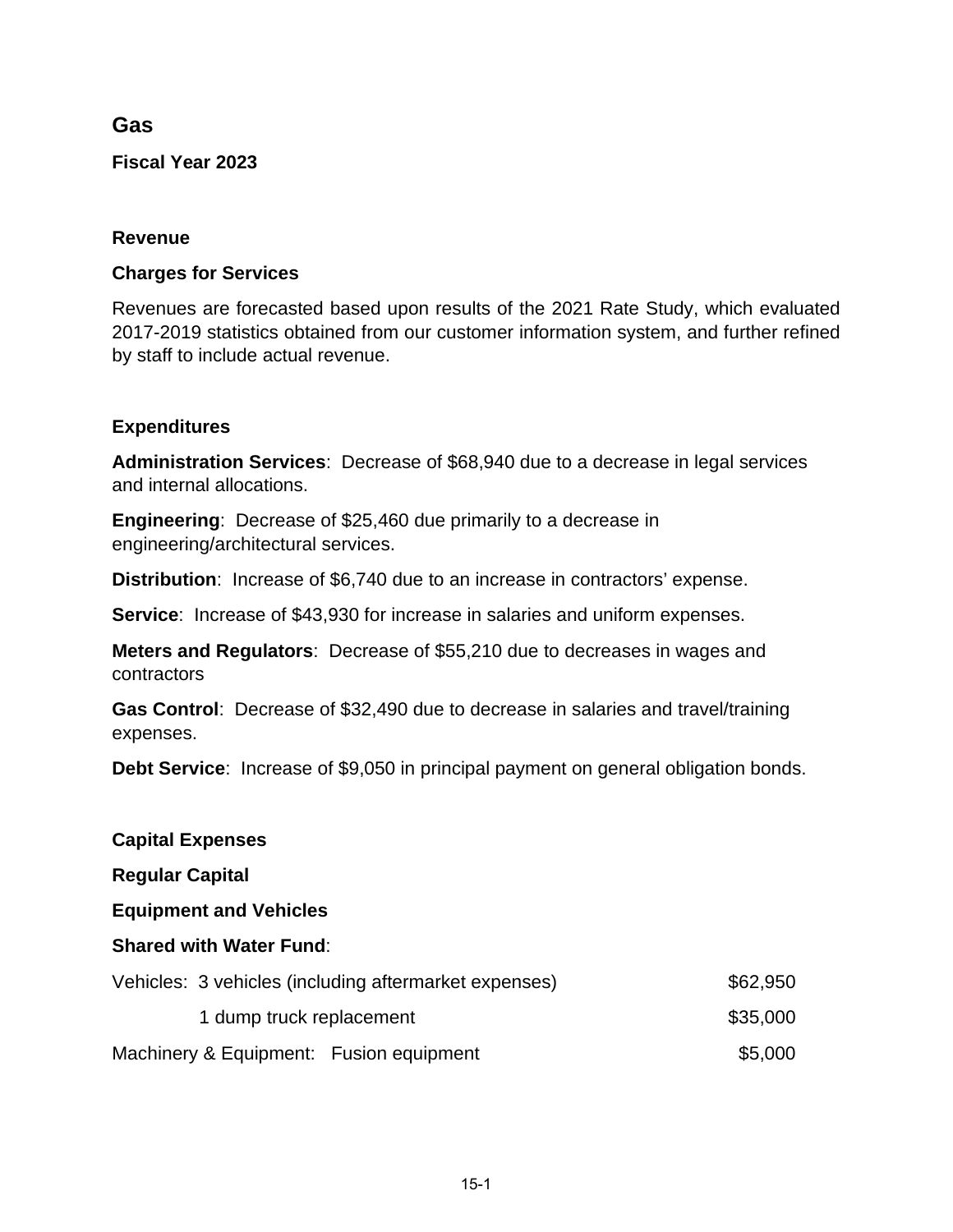# **Other Regular Capital**

| Meters and regulators                                | \$216,400 |
|------------------------------------------------------|-----------|
| Projects: Contractors, locators, and other materials | \$186,500 |

# **Projects**

We included \$3 million in Capital Projects for the Natural Gas Transmission Pipeline project.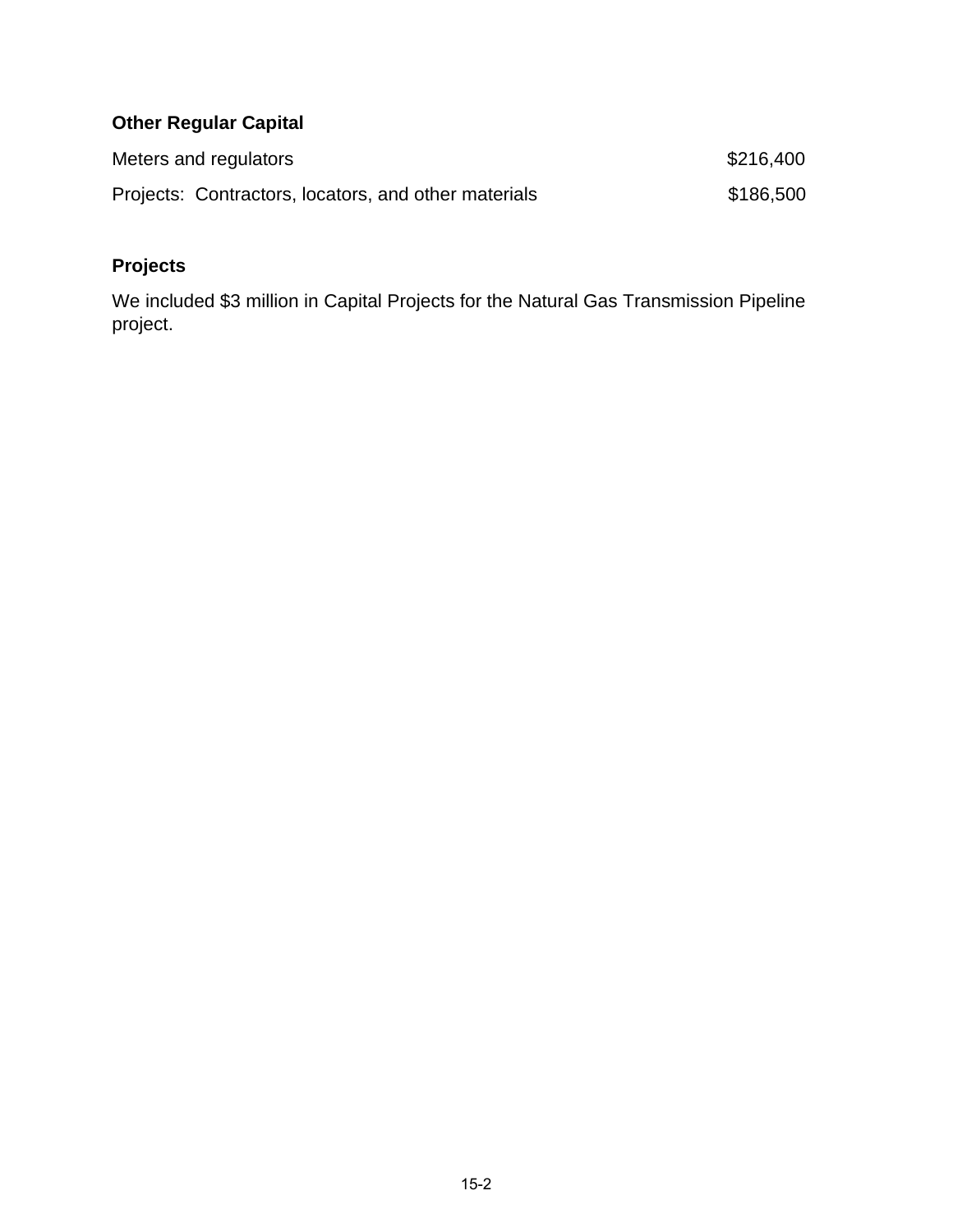#### City Council's Introductory - FY 2023 **Calculation of Contribution to(from) Fund Balance/General Fund** Gas

|                                                   | Adopted Budget FY 2022 |            | City Council's Introductory FY 2023 |             |  |
|---------------------------------------------------|------------------------|------------|-------------------------------------|-------------|--|
| <b>Estimated Revenue</b>                          |                        |            |                                     |             |  |
| Rev-Use Money/Property                            | 298,110                |            | 286,550                             |             |  |
| <b>Charges for Services</b>                       | 19,630,430             |            | 22,408,490                          |             |  |
| Miscellaneous Revenue                             | 6,500                  |            | 8,500                               |             |  |
| <b>Total Estimated Revenue</b>                    |                        | 19,935,040 |                                     | 22,703,540  |  |
| <b>Operating Expenses</b>                         |                        |            |                                     |             |  |
| <b>Administration Services</b>                    | 3,471,750              |            | 3,532,540                           |             |  |
| Engineering                                       | 373,050                |            | 374,400                             |             |  |
| <b>Gas Control</b>                                | 11,498,210             |            | 14,196,860                          |             |  |
| Distribution                                      | 511,880                |            | 572,840                             |             |  |
| Service                                           | 295,470                |            | 308,270                             |             |  |
| Meters & Regulators                               | 116,750                |            | 125,380                             |             |  |
| <b>Capital Expenses</b>                           | 813,510                |            | 866,130                             |             |  |
| <b>Capital Projects</b>                           | 1,213,790              |            | 3,000,000                           |             |  |
| <b>Total Operating Expenses</b>                   |                        | 18,294,410 |                                     | 22,976,420  |  |
| Net Operating Income (Loss)                       |                        | 1,640,630  |                                     | $-272,880$  |  |
| Add:                                              |                        |            |                                     |             |  |
| Depreciation                                      |                        | 1,573,910  |                                     | 1,690,430   |  |
| Deduct:                                           |                        |            |                                     |             |  |
| Debt Service Principal                            |                        | 132,210    |                                     | 88,430      |  |
| Capital Expenditures from Current Operating Funds |                        | 0          |                                     | 0           |  |
| Contribution to City's General Fund               |                        | 3,196,330  |                                     | 3,196,330   |  |
| <b>Contribution To(From) Retained Earnings</b>    |                        | (114,000)  |                                     | (1,867,210) |  |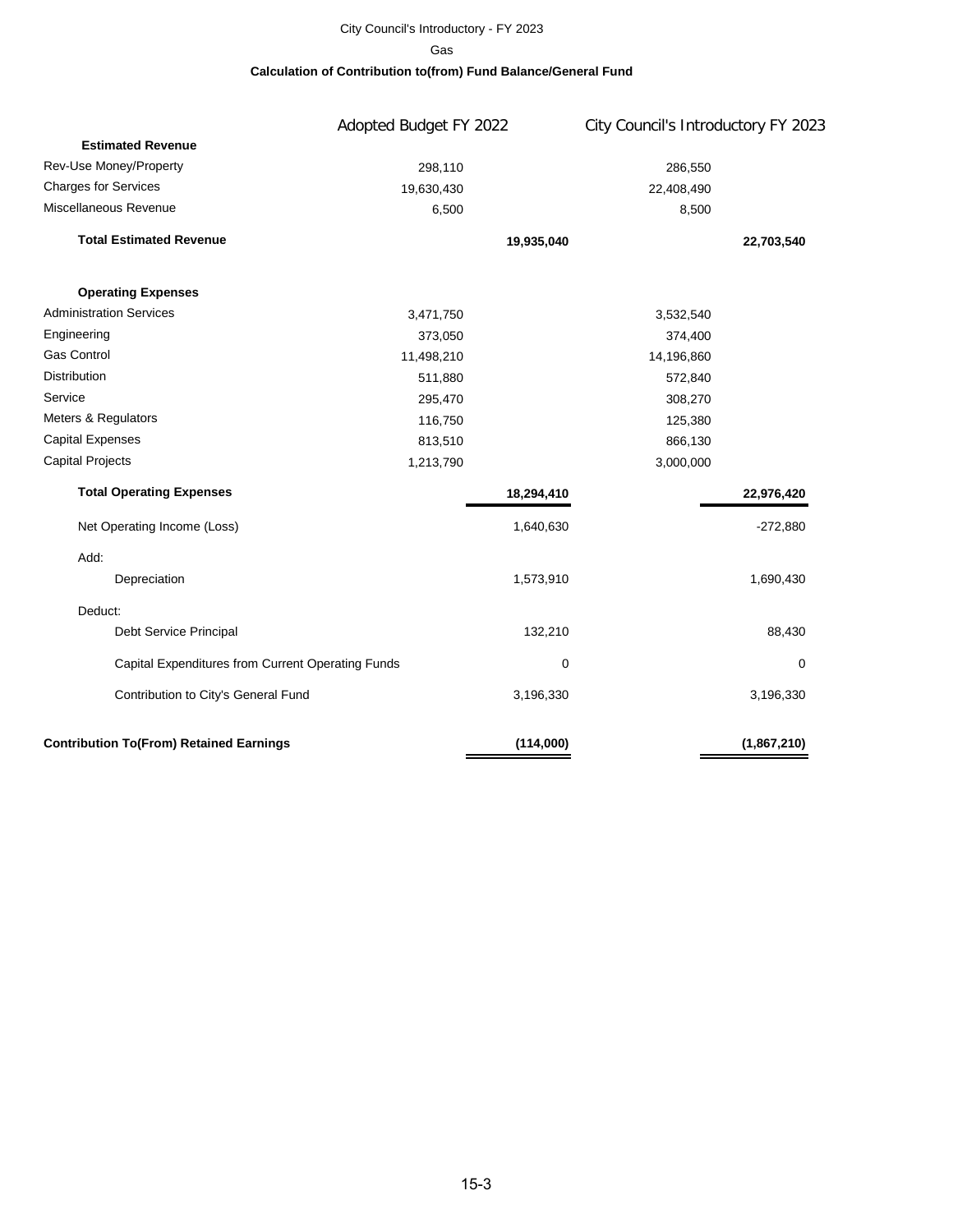Revenue categories for this fund are as follows:

**REVENUE – USE OF MONEY/PROPERTY:** This revenue category includes: **Interest on Investments -** All of the City's funds are invested in secured accounts in an attempt to earn the highest possible return. Investment earnings are a function of the money marketplace and swings in the revenues reflect higher or lower interest rates. Other sources include: **Rental Income that is offset by vehicle and equipment charges to the divisions for daily and monthly usage. Sale-Salvage and Surplus Property -** This revenue represents the sale of surplus vehicles and equipment and funds received from the sale of scrap metal.

**CHARGES FOR SERVICES:** The major revenue source for the Gas Fund is consumer fees. The residential category is the largest part of that revenue stream representing 13,168 customers. The commercial base represents 1509 customers, and the industrial base represents 19 firms, six interruptible and five transport customers. There are 54 municipal class represents gas sold to the City for its municipal facilities. Other revenues in this category include penalties for nonpayment and reconnection fees. The monthly charge for the Purchased Gas Adjustment is also included in Charges for Services. In FY20 a rate decrease for the natural gas fund was implemented based on the biennial Cost of Service Study. This rate decrease was implemented through the gas distribution charge based on the cost to serve for each customer class. The decrease is possible due to the reduction in on-going capital projects. In FY22, the gas fund completed a twenty-year gas main replacement project.

**MISCELLANEOUS REVENUE:** Miscellaneous revenue includes charges to customers who request alternation or expansion of their existing services and for amounts billed to third parties for damages to equipment and infrastructure.

|                             | FY 2020 |            |  |               |  | FY 2021<br>FY 2022 |                     |              |    |            |  | FY 2023 |  | Increase/ |  |  |
|-----------------------------|---------|------------|--|---------------|--|--------------------|---------------------|--------------|----|------------|--|---------|--|-----------|--|--|
|                             |         | Actual     |  | <b>Actual</b> |  | Adopted            | <b>Introductory</b> |              |    | (Decrease) |  |         |  |           |  |  |
| Revenues:                   |         |            |  |               |  |                    |                     |              |    |            |  |         |  |           |  |  |
| Rev-Use Money &             |         |            |  |               |  |                    |                     |              |    |            |  |         |  |           |  |  |
| Property                    | S       | 466,563    |  | 163.840       |  | 298,110            |                     | 286,550      | \$ | (11,560)   |  |         |  |           |  |  |
| <b>Charges for Services</b> |         | 19,435,942 |  | 19,682,733    |  | 19,630,430         |                     | 22,408,490   |    | 2,778,060  |  |         |  |           |  |  |
| Miscellaneous Rev           |         | 2,152      |  | 13,512        |  | 6,500              |                     | 8,500        |    | 2,000      |  |         |  |           |  |  |
| <b>Totals</b>               |         | 19,904,657 |  | \$19,860,085  |  | 19,935,040         |                     | \$22,703,540 | S  | 2,768,500  |  |         |  |           |  |  |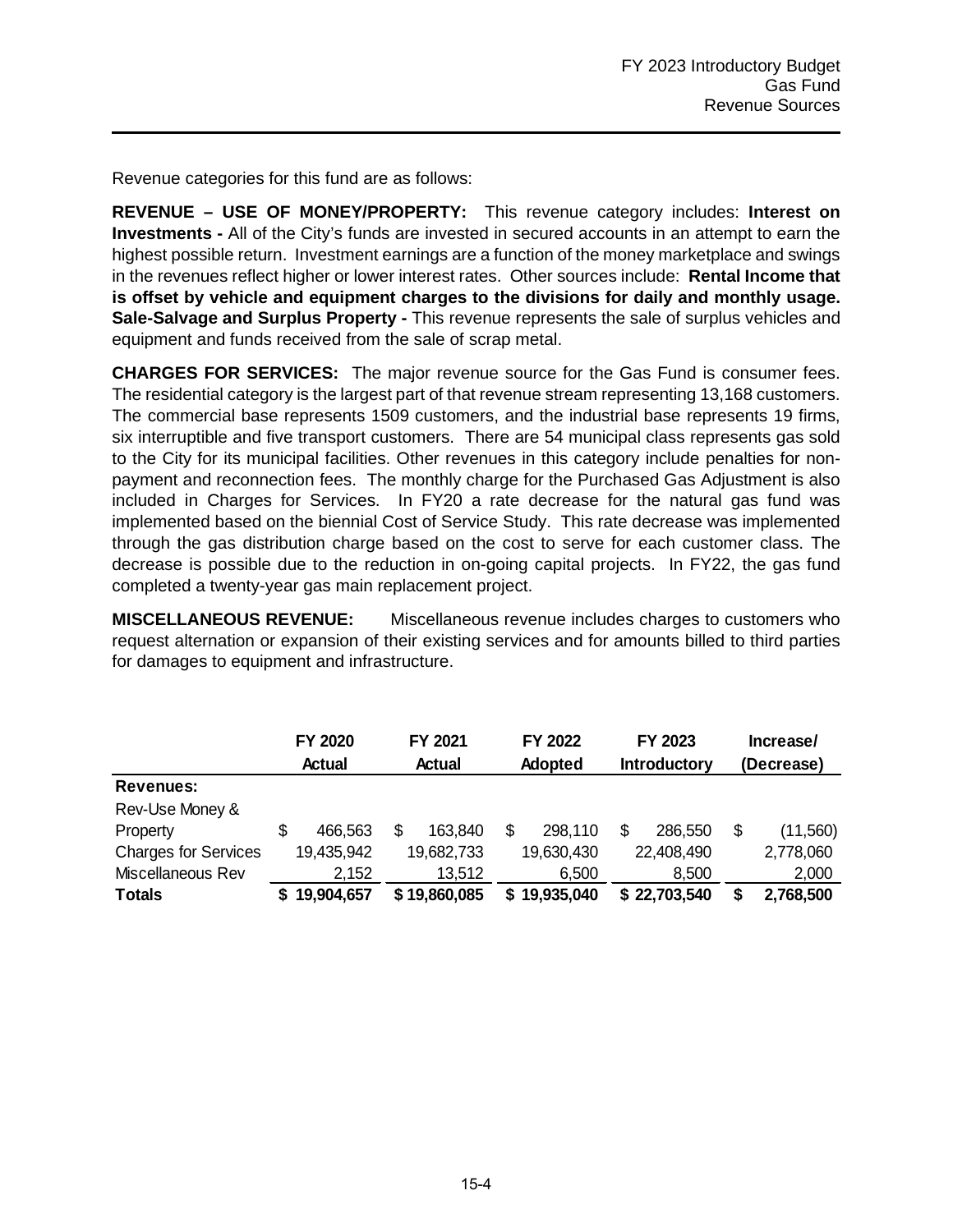Danville has been in the gas distribution business since 1876. In 1950, the City was the first to begin receiving natural gas from the new, Transcontinental Gas Pipeline allowing Danville access to gas produced along the Gulf Coast. Danville has a gas-purchasing contract with Muni-Gas of Houston, Texas to purchase wholesale gas discounted from the market price.

Danville's gas system includes more than 356 miles of mains that are 1 ¼ to 12 inches in diameter. Nineteen regulator stations allow Danville to supply just under 15,000 customers. Danville Utilities-Water and Gas is staffed with employees equipped to handle both natural gas and potable water distribution system construction, maintenance, and service.

|                            |    | FY 2020       |               | FY 2021   |                | FY 2022   |    | FY 2023             |            | Increase/ |
|----------------------------|----|---------------|---------------|-----------|----------------|-----------|----|---------------------|------------|-----------|
|                            |    | <b>Actual</b> | <b>Actual</b> |           | <b>Adopted</b> |           |    | <b>Introductory</b> | (Decrease) |           |
| <b>Expenditures:</b>       |    |               |               |           |                |           |    |                     |            |           |
| <b>Personnel Services</b>  | \$ | 62,095        | \$            | 62,900    | \$             | 81,880    | \$ | 134,180             | \$         | 52,300    |
| <b>Employee Benefits</b>   |    | 82,592        |               | 57,268    |                | 38,740    |    | 48,640              |            | 9,900     |
| <b>Purchased Services</b>  |    | 59,550        |               | 75,341    |                | 64,760    |    | 73,280              |            | 8,520     |
| <b>Internal Service</b>    |    | 30,502        |               | 19,948    |                | 23,830    |    | 27,760              |            | 3,930     |
| <b>Other Operating Exp</b> |    | 190,903       |               | 192,042   |                | 278,900   |    | 241,780             |            | (37, 120) |
| <b>Cost Allocation</b>     |    | 1,504,780     |               | 1,274,512 |                | 1,232,640 |    | 1,296,200           |            | 63,560    |
| Capital Outlay             |    |               |               | 442       |                | 500       |    | 500                 |            |           |
| Depreciation               |    | 1,546,538     |               | 1,556,838 |                | 1,573,910 |    | 1,690,430           |            | 116,520   |
| <b>Debt Service</b>        |    | 46,485        |               | 38,833    |                | 51,590    |    | 30,440              |            | (21, 150) |
| <b>Transfer Out</b>        |    | 3,186,330     |               | 3,186,330 |                | 3,321,330 |    | 3,196,330           |            | (125,000) |
| <b>Totals</b>              | S  | 6,709,775     | S             | 6,464,454 | S.             | 6,668,080 | S  | 6,739,540           | \$         | 71,460    |

#### **Expenditures**

#### **Personnel**

The Division Director position is allocated 50/50 to Water Distribution and Gas.

|                             |             | FY 2020 FY 2021 FY 2022 FY 2023 |             |             |
|-----------------------------|-------------|---------------------------------|-------------|-------------|
| <b>Position Title</b>       | <b>FTES</b> | <b>FTES</b>                     | <b>FTES</b> | <b>FTES</b> |
| DIVISION DIR OF WATER & GAS | 0.500       | 0.500                           | 0.500       | 0.500       |
| Total                       | 0.500       | 0.500                           | 0.500       | 0.500       |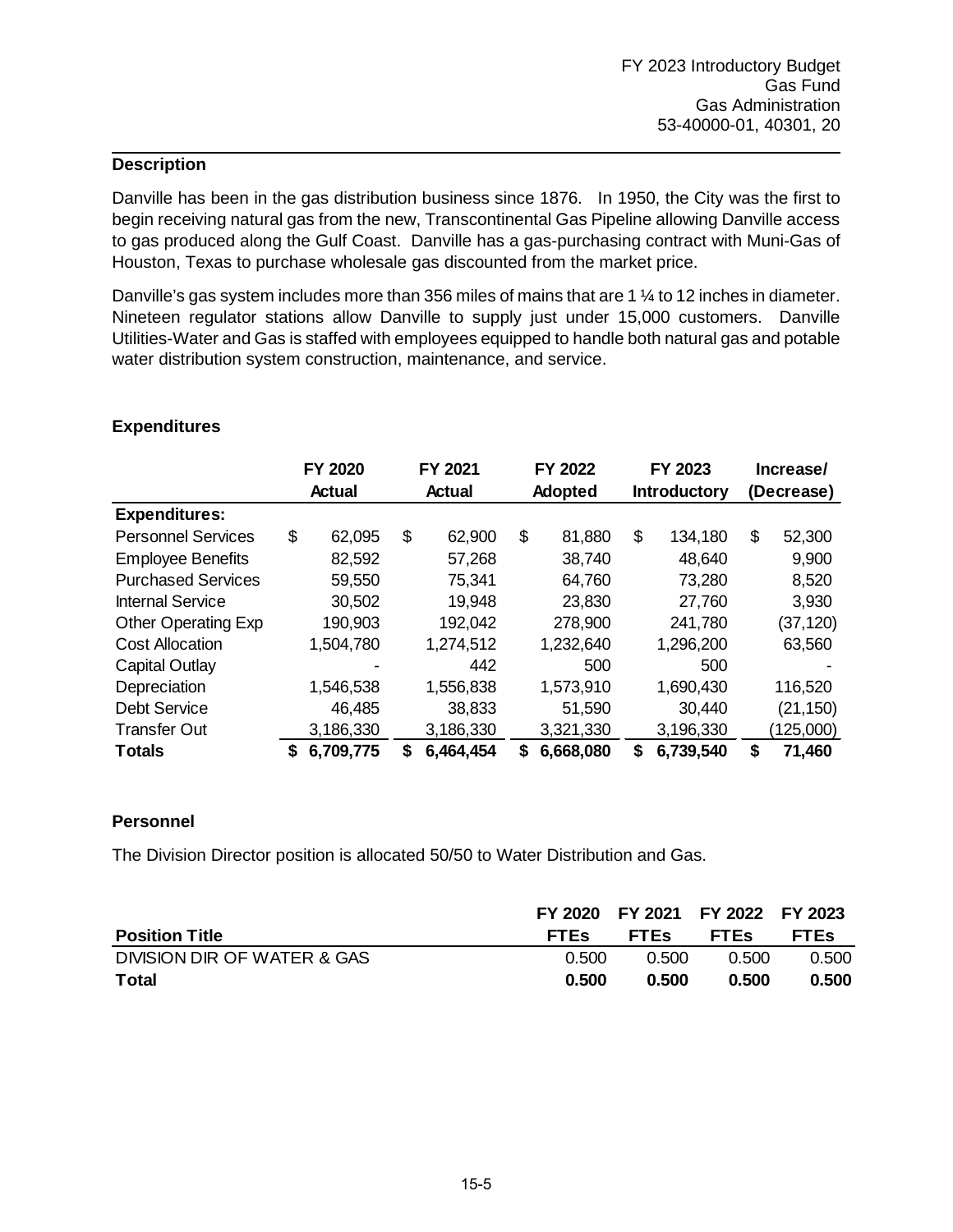Gas Engineering performs complex work managing the design, planning, and coordination of projects to ensure reliable, safe and efficient operation of Danville's natural gas system. This is accomplished by managing projects for new main and service installations, main rehabilitation, economic development, roadway construction and relocations; performing system testing and calculations for adequate capacity; reviewing plans and engineering work performed by consultants and interpreting and implementing regulations related to construction of the gas distribution system. In addition, Gas Engineering maintains and supports the Gas Geographic Information System, ensures compliance with Pipeline Safety and various environmental regulations, including the Distribution Integrity Management Program (DIMP), and performs investigations for response to regulatory and compliance issues. The Gas Engineering group provides technical and operational support for measurement, leak survey and cathodic protection.

#### **Expenditures**

|                            |    |         |    | FY 2020 |    | FY 2021 | FY 2022<br>FY 2023  |         |            |           |  |  |  | Increase/ |
|----------------------------|----|---------|----|---------|----|---------|---------------------|---------|------------|-----------|--|--|--|-----------|
|                            |    | Actual  |    | Actual  |    | Adopted | <b>Introductory</b> |         | (Decrease) |           |  |  |  |           |
| <b>Expenditures:</b>       |    |         |    |         |    |         |                     |         |            |           |  |  |  |           |
| <b>Personnel Services</b>  | \$ | 208,211 | \$ | 169,689 | \$ | 230,140 | \$                  | 296,410 | \$         | 66,270    |  |  |  |           |
| <b>Employee Benefits</b>   |    | 24,899  |    | 22,016  |    | 29,800  |                     | 36,200  |            | 6,400     |  |  |  |           |
| <b>Purchased Services</b>  |    | 56,610  |    | 18,784  |    | 63,910  |                     | 49,660  |            | (14, 250) |  |  |  |           |
| <b>Internal Service</b>    |    | 13,570  |    | 11,609  |    | 15,800  |                     | 14,800  |            | (1,000)   |  |  |  |           |
| <b>Other Operating Exp</b> |    | 4,000   |    | 3,345   |    | 24,750  |                     | 27,730  |            | 2,980     |  |  |  |           |
| <b>Capital Outlay</b>      |    | 3,912   |    | 5,952   |    | 8,650   |                     | 5,350   |            | (3,300)   |  |  |  |           |
| <b>Totals</b>              | \$ | 311,202 | \$ | 231,395 | \$ | 373,050 | \$                  | 430,150 | \$         | 57,100    |  |  |  |           |

#### **Personnel**

|                               | FY 2020     | FY 2021     | <b>FY 2022</b> | FY 2023     |
|-------------------------------|-------------|-------------|----------------|-------------|
| <b>Position Title</b>         | <b>FTEs</b> | <b>FTEs</b> | <b>FTEs</b>    | <b>FTEs</b> |
| W&G PROJECT ENGINEER          |             | 0.500       |                |             |
| CONSTRUCTION INSPECTOR        |             | 0.500       | 0.500          | 0.500       |
| W&G CORROSION TECHNICIAN      |             |             | 0.500          | 0.500       |
| WG GIS ENGINEERING TECHNICIAN | 1.000       | 1.000       | 1.000          | 1.000       |
| WATER & GAS ENGINEERING AIDE  |             |             |                |             |
| W&G SR ENGINEERING TECHNICIAN | 1.000       | 1.000       | 1.000          | 1.000       |
| W&G CHIEF ENGINEER            | 0.500       | 0.500       | 0.500          | 0.500       |
| W&G COMPLIANCE COORDINATOR    | 1.000       | 1.000       | 0.500          | 0.500       |
| <b>SENIOR SECRETARY</b>       | 0.250       | 0.250       | 0.250          | 0.250       |
| Total                         | 3.750       | 4.750       | 4.250          | 4.250       |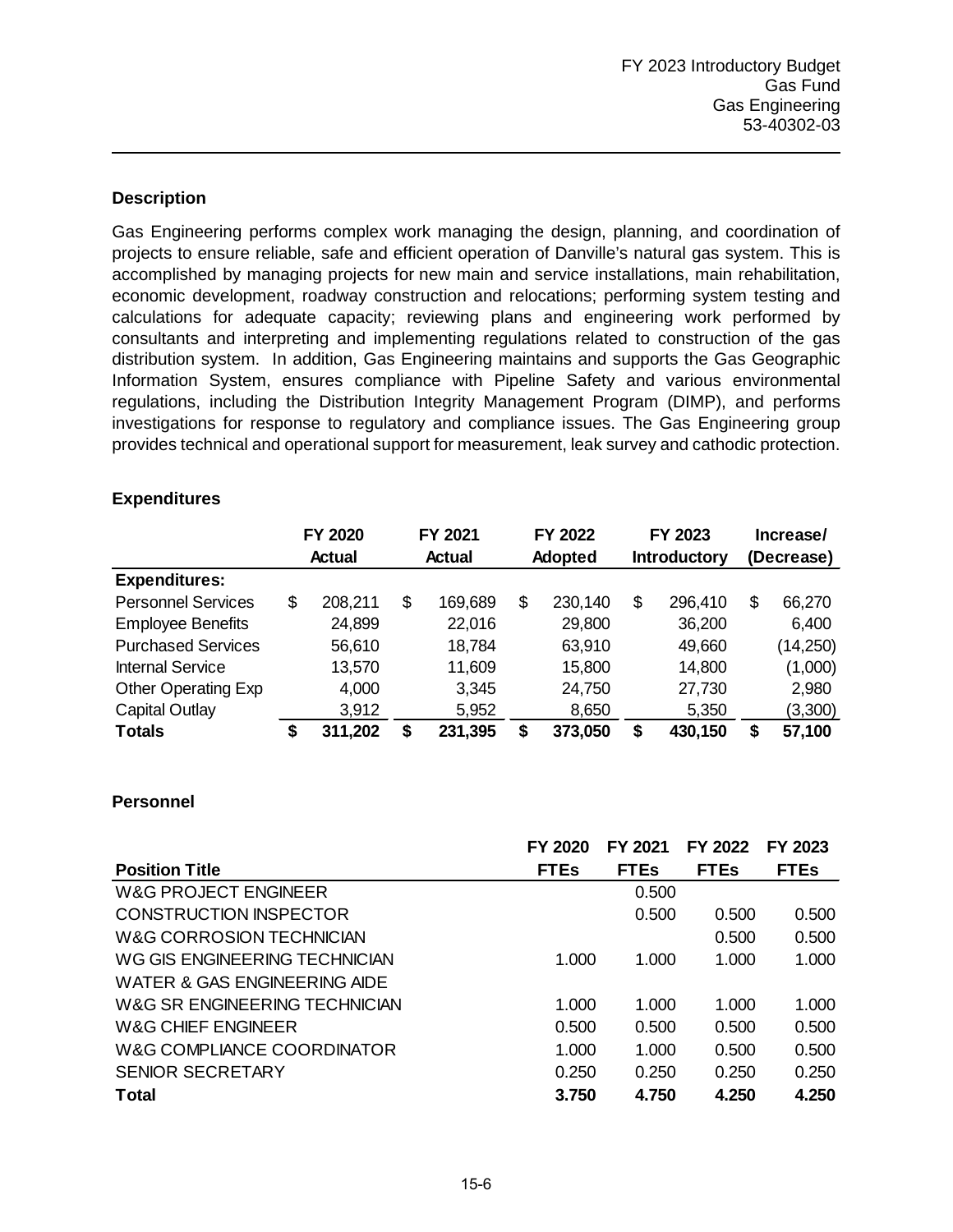The Gas Control group manages the purchase and dispatch of the City's natural gas supply. The division participates in negotiations for acquiring gas and delivery contracts to meet system and customer needs and develops and administers cost-effective capacity and commodity procurement strategies. Gas control monitors system pressures, customer usage, capacity limits, and weather to optimize throughput and revenue. The technicians install, operate, and maintain electronic gas measurement equipment.

#### **Expenditures**

|                            | FY 2020                                   |    | FY 2021      |    | FY 2022      | FY 2023             |              |            | Increase/   |
|----------------------------|-------------------------------------------|----|--------------|----|--------------|---------------------|--------------|------------|-------------|
|                            | <b>Adopted</b><br><b>Actual</b><br>Actual |    |              |    |              | <b>Introductory</b> |              | (Decrease) |             |
| <b>Expenditures:</b>       |                                           |    |              |    |              |                     |              |            |             |
| <b>Personnel Services</b>  | \$<br>307,353                             | \$ | 273,573      | \$ | 387,350      | \$                  | 352,280      | \$         | (35,070)    |
| <b>Employee Benefits</b>   | 36,211                                    |    | 35,460       |    | 51,600       |                     | 41,920       |            | (9,680)     |
| <b>Purchased Services</b>  | 14,795                                    |    | 14,890       |    | 22,770       |                     | 22,970       |            | 200         |
| <b>Internal Service</b>    | 8,710                                     |    | 10,157       |    | 15,000       |                     | 15,000       |            |             |
| <b>Other Operating Exp</b> | 34,624                                    |    | 30,740       |    | 37,170       |                     | 48,960       |            | 11,790      |
| Source of Supply           | 12,002,695                                |    | 12,202,083   |    | 10,984,320   |                     | 13,715,730   |            | 2,731,410   |
| <b>Capital Outlay</b>      | 400                                       |    |              |    |              |                     |              |            |             |
| <b>Totals</b>              | \$12,404,788                              |    | \$12,566,903 |    | \$11,498,210 |                     | \$14,196,860 |            | \$2,698,650 |

### **Personnel**

|                               | FY 2020     | FY 2021 FY 2022 FY 2023 |             |             |
|-------------------------------|-------------|-------------------------|-------------|-------------|
| <b>Position Title</b>         | <b>FTEs</b> | <b>FTES</b>             | <b>FTEs</b> | <b>FTEs</b> |
| <b>GAS CONTROL TECHNICIAN</b> | 2.000       | 2.000                   | 2.000       | 2.000       |
| <b>GAS SUPPLY ANALYST</b>     | 1.000       | 1.000                   | 1.000       | 1.000       |
| UTILITY OPERATIONS SUPERVISOR |             |                         | 0.400       |             |
| UTILITY OPERATOR              | 3.200       | 3.600                   | 2.800       | 2.800       |
| <b>Total</b>                  | 6.200       | 6.600                   | 6.200       | 5.800       |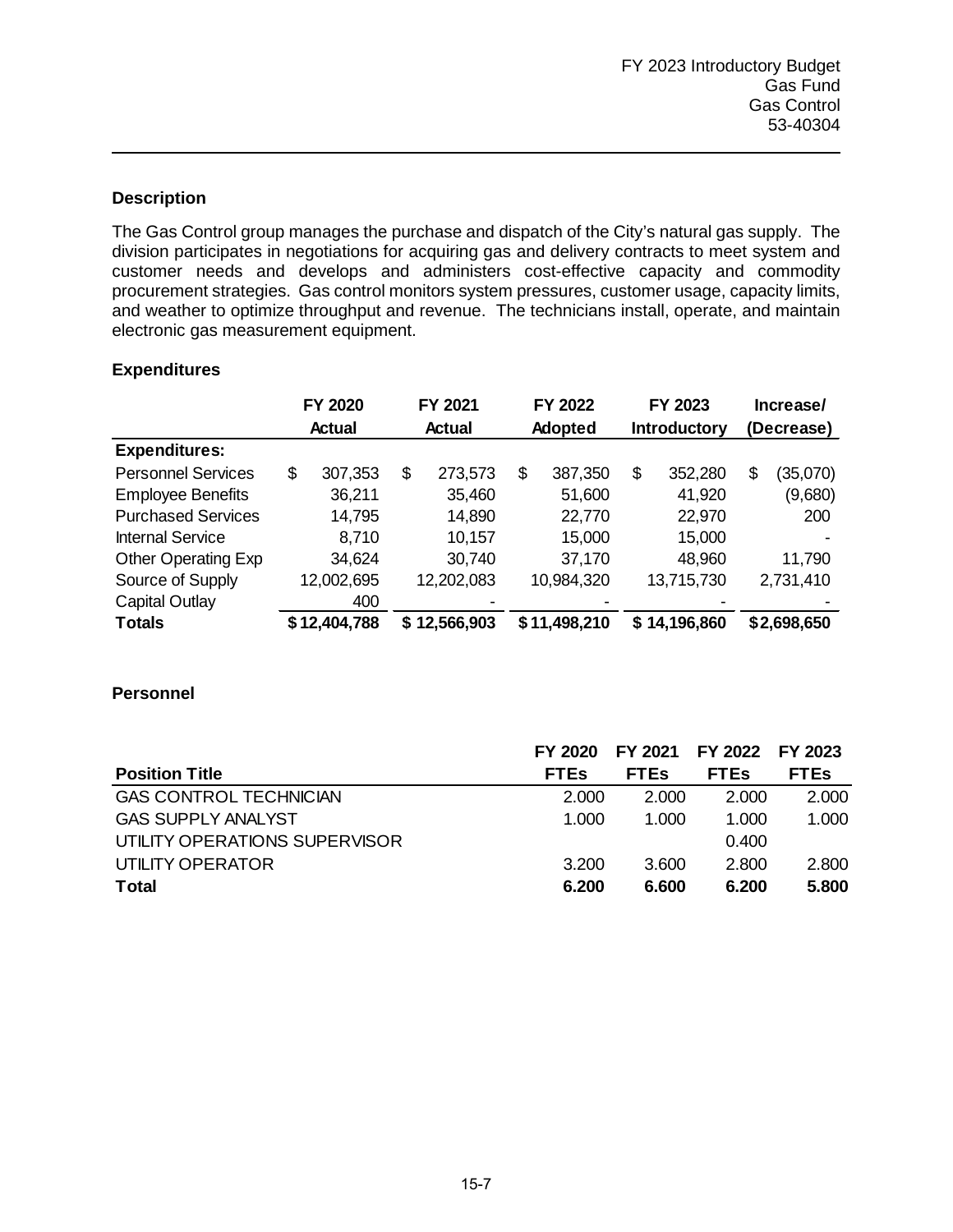Gas Distribution group safely and properly installs and maintains gas mains, valves, and services. They repair leaks, inspect and repair valves, and demo services as needed. This group responds to natural gas emergencies affecting gas mains and services continuously throughout the year.

|                            |    | FY 2020       |    | FY 2021 |    | FY 2022 | FY 2023 |         |              | Increase/ |            |  |
|----------------------------|----|---------------|----|---------|----|---------|---------|---------|--------------|-----------|------------|--|
|                            |    | <b>Actual</b> |    | Actual  |    | Adopted |         |         | Introductory |           | (Decrease) |  |
| <b>Expenditures:</b>       |    |               |    |         |    |         |         |         |              |           |            |  |
| <b>Personnel Services</b>  | \$ | 211,540       | \$ | 205,282 | \$ | 256,790 | \$      | 292,850 | \$           | 36,060    |            |  |
| <b>Employee Benefits</b>   |    | 24,901        |    | 27,025  |    | 33,150  |         | 35,620  |              | 2,470     |            |  |
| <b>Purchased Services</b>  |    | 55,959        |    | 65,290  |    | 97,340  |         | 96,230  |              | (1, 110)  |            |  |
| <b>Internal Service</b>    |    | 16,903        |    | 10,289  |    | 27,150  |         | 30,350  |              | 3,200     |            |  |
| <b>Other Operating Exp</b> |    | 65,663        |    | 72,097  |    | 97,200  |         | 115,650 |              | 18,450    |            |  |
| <b>Capital Outlay</b>      |    | 2,003         |    | 2,043   |    | 250     |         | 2,140   |              | 1,890     |            |  |
| <b>Totals</b>              | \$ | 376,969       | \$ | 382,026 | \$ | 511,880 | \$      | 572,840 | \$           | 60,960    |            |  |

# **Expenditures**

### **Personnel**

Positions are allocated to Water Distribution and Gas Distribution.

|                                   | FY 2020     | FY 2021     | FY 2022     | FY 2023     |
|-----------------------------------|-------------|-------------|-------------|-------------|
| <b>Position Title</b>             | <b>FTEs</b> | <b>FTEs</b> | <b>FTEs</b> | <b>FTEs</b> |
| <b>PUBLIC SERVICE WORKER</b>      | 0.780       | 0.520       |             |             |
| <b>CONSTRUCTION WORKER</b>        |             |             |             |             |
| UTILITIES PIPELINE TECHNICIAN I   | 2.080       | 3.380       | 2.080       | 2.080       |
| UTILITIES PIPELINE TECHNICIAN II  | 0.260       | 0.260       | 1.040       | 1.540       |
| UTILITIES PIPELINE TECHNICIAN III | 0.260       | 0.260       | 0.780       | 0.780       |
| W&G CONSTRUCTION INSPECTOR        | 0.500       |             |             |             |
| W&G CREW SUPERVISOR               | 1.560       | 1.300       | 0.780       | 0.780       |
| W&G WELDER/CREW SUPERVISOR        | 0.260       | 0.260       | 0.260       | 0.260       |
| W&G CONSTRUCTION CREW SUPERVSR    |             |             | 0.520       | 0.520       |
| W&G DISTRIBUTION SUPERVISOR       | 0.500       | 0.500       |             |             |
| W&G DISTRIBUTION SUPERINTENDEN    | 0.500       | 0.500       | 0.500       | 0.500       |
| <b>Total</b>                      | 6.700       | 6.980       | 5.960       | 6.460       |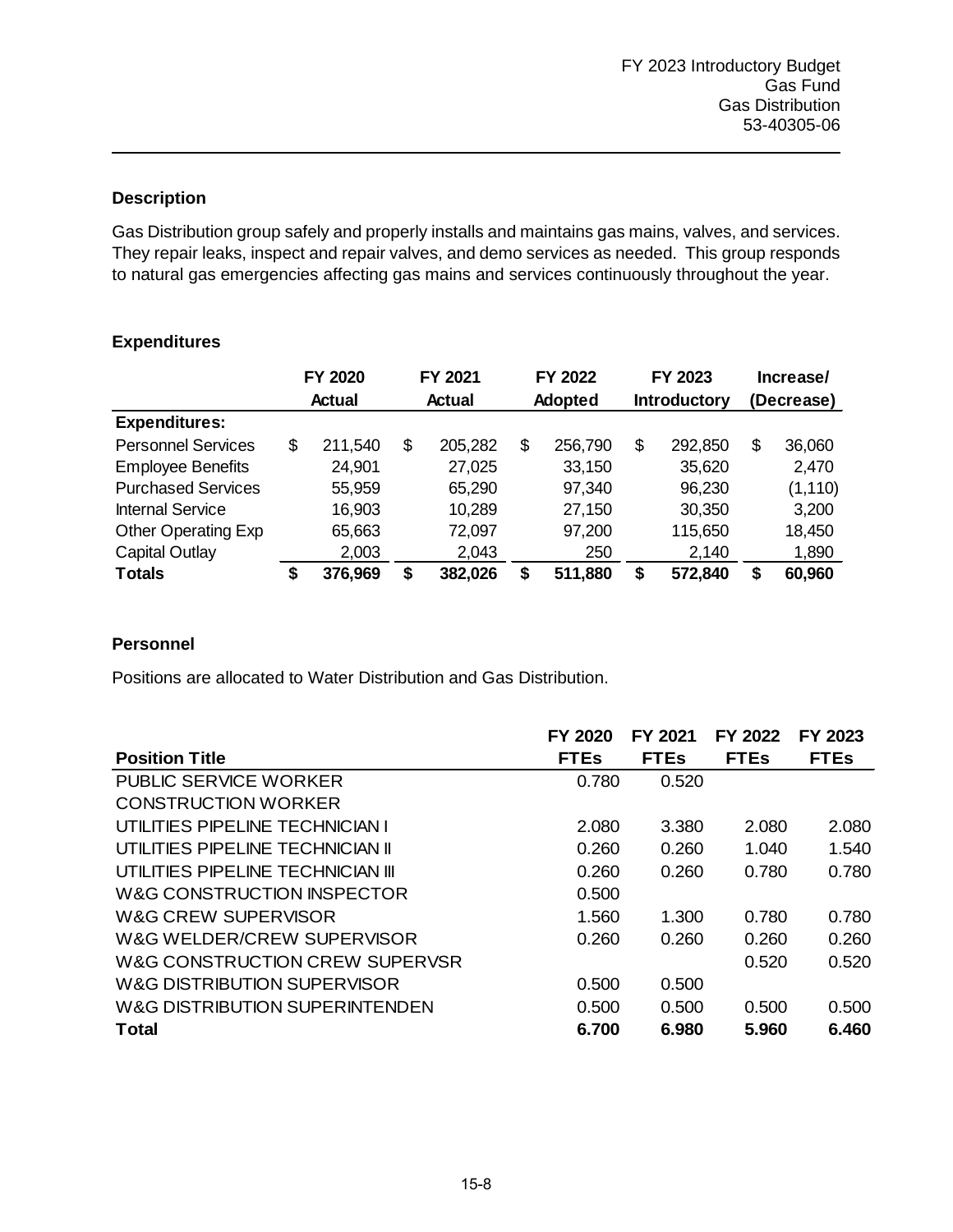The Gas metering and regulator division is responsible for the maintenance, operation, and installation of the automated meter reading modules and the physical meters. The team tests, calibrates and removes or installs all gas meters in the distribution system. The group is responsible for meter disconnects and reconnections, and investigations and the operation and maintenance of gas valves.

#### **Expenditures**

|                            | FY 2020<br><b>Actual</b> |         |               | FY 2021 |         | FY 2022 | FY 2023             |         | Increase/  |         |
|----------------------------|--------------------------|---------|---------------|---------|---------|---------|---------------------|---------|------------|---------|
|                            |                          |         | <b>Actual</b> |         | Adopted |         | <b>Introductory</b> |         | (Decrease) |         |
| <b>Expenditures:</b>       |                          |         |               |         |         |         |                     |         |            |         |
| <b>Personnel Services</b>  | \$                       | 76,405  | \$            | 56,000  | \$      | 57,380  | \$                  | 58,010  | \$         | 630     |
| <b>Employee Benefits</b>   |                          | 8,980   |               | 7,859   |         | 7,360   |                     | 7,130   |            | (230)   |
| <b>Purchased Services</b>  |                          | 1,167   |               | 1,674   |         | 16,500  |                     | 14,580  |            | (1,920) |
| <b>Internal Service</b>    |                          | 3,965   |               | 6,898   |         |         |                     |         |            |         |
| <b>Other Operating Exp</b> |                          | 16,886  |               | 16,575  |         | 35,510  |                     | 45,660  |            | 10,150  |
| <b>Totals</b>              |                          | 107,403 | \$            | 89,006  | \$      | 116,750 | \$                  | 125,380 | \$         | 8,630   |

#### **Personnel**

|                                |             | FY 2020 FY 2021 FY 2022 FY 2023 |             |             |
|--------------------------------|-------------|---------------------------------|-------------|-------------|
| <b>Position Title</b>          | <b>FTES</b> | <b>FTES</b>                     | <b>FTES</b> | <b>FTES</b> |
| W&G METER TECHNICIAN           | 1.350       | 0.900                           | 0.450       | 0.900       |
| W&G SYSTEMS CONTROL SUPERINTEN | 0.500       | 0.500                           | 0.250       | 0.250       |
| Total                          | 1.850       | 1.400                           | 0.700       | 1.150       |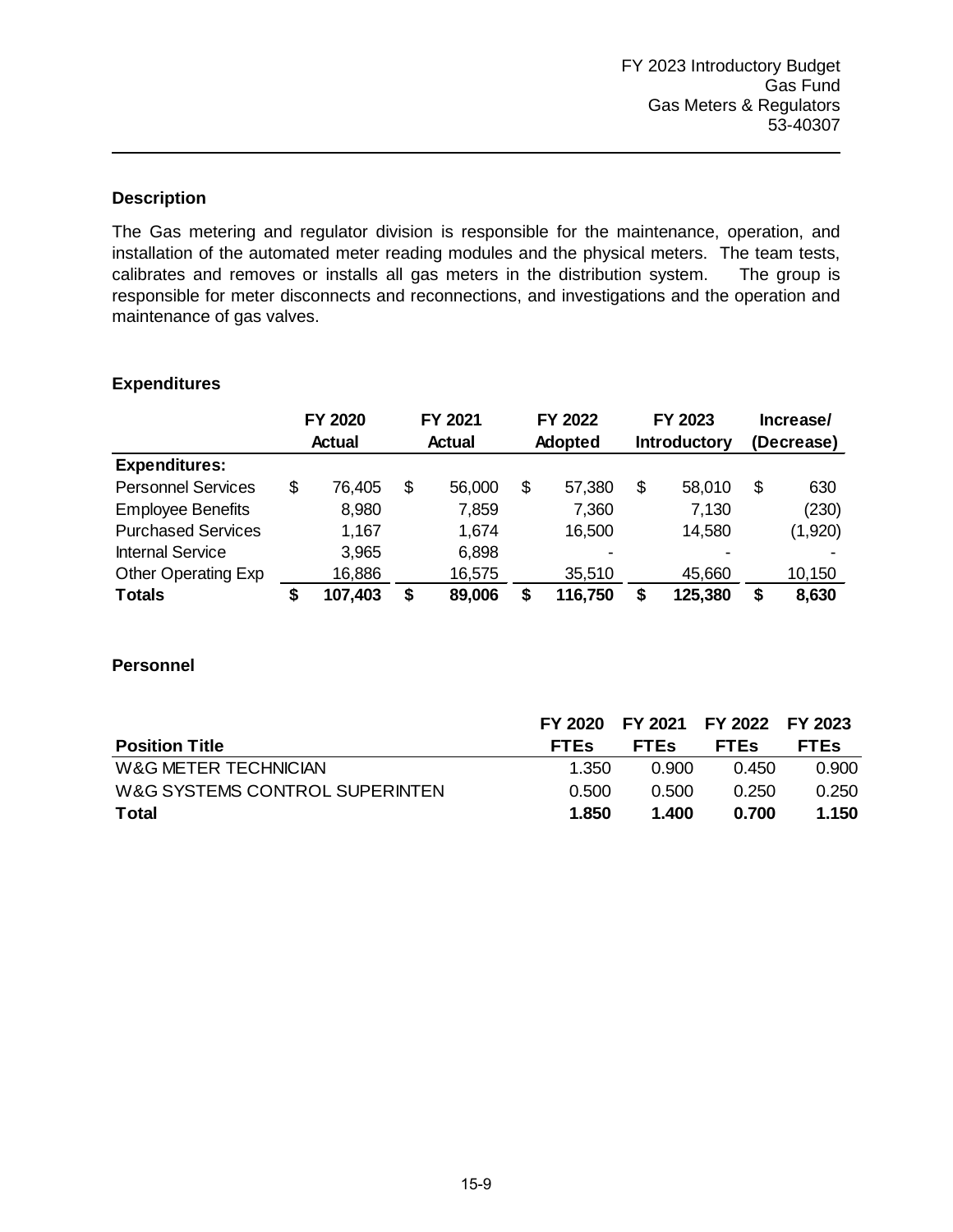The purpose of the Capital Improvement Program is to ensure the orderly expansion, modification and repair to the Gas distribution system for improved customer reliability, to allow future growth, and improve operational efficiency. This mission is accomplished by systematic construction and/ or modifications to the distribution system.

### **Expenditures**

|                            |    | FY 2020       | FY 2021 |           | FY 2022 |           | FY 2023             |           | Increase/  |             |
|----------------------------|----|---------------|---------|-----------|---------|-----------|---------------------|-----------|------------|-------------|
|                            |    | <b>Actual</b> | Actual  |           | Adopted |           | <b>Introductory</b> |           | (Decrease) |             |
| <b>Expenditures:</b>       |    |               |         |           |         |           |                     |           |            |             |
| <b>Personnel Services</b>  | \$ | 97,907        | \$      | 175,545   | \$      | 202,930   | \$                  | 222,350   | \$         | 19,420      |
| <b>Employee Benefits</b>   |    | 11,725        |         | 21,655    |         | 25,910    |                     | 26,240    |            | 330         |
| <b>Purchased Services</b>  |    | 1,091,684     |         | 1,098,796 |         | 118,000   |                     | 182,400   |            | 64,400      |
| <b>Internal Service</b>    |    | 19,264        |         | 39,690    |         |           |                     |           |            |             |
| <b>Other Operating Exp</b> |    | 226,989       |         | 161,576   |         | 326,370   |                     | 301,690   |            | (24,680)    |
| <b>Capital Outlay</b>      |    | 24,068        |         | 181,326   |         | 140,300   |                     | 133,450   |            | (6, 850)    |
| <b>Capital Projects</b>    |    |               |         |           |         | 1,213,790 |                     | 3,000,000 |            | 1,786,210   |
| <b>Totals</b>              | 5  | 1,471,637     | S       | 1,678,588 | S       | 2,027,300 | S                   | 3,866,130 |            | \$1,838,830 |

### **Personnel**

Hourly Gas fund employees are accounted for within capital projects through our work order system. Although there are no employees exclusively or specifically assigned to capital projects, we forecast the following results for FY 2023:

|                                   | FY 2020     | FY 2021     | FY 2022     | FY 2023     |
|-----------------------------------|-------------|-------------|-------------|-------------|
| <b>Position Title</b>             | <b>FTEs</b> | <b>FTEs</b> | <b>FTEs</b> | <b>FTEs</b> |
| PUBLIC SERVICE WORKER             | 1.280       | 0.480       |             |             |
| CONSTRUCTION WORKER               |             |             |             |             |
| UTILITIES PIPELINE TECHNICIAN I   | 2.080       | 3.120       | 1.920       | 1.920       |
| UTILITIES PIPELINE TECHNICIAN II  | 0.260       | 0.240       | 0.960       | 0.960       |
| UTILITIES PIPELINE TECHNICIAN III | 0.260       | 0.240       | 0.720       | 0.720       |
| W&G METER TECHNICIAN              |             | 0.100       | 0.050       | 0.100       |
| W&G CREW SUPERVISOR               | 1.560       | 1.200       | 0.720       | 0.720       |
| W&G WELDER/CREW SUPERVISOR        | 0.260       | 0.240       | 0.240       | 0.240       |
| W&G CONSTRUCTION CREW SUPERVSR    |             |             | 0.480       | 0.480       |
| W&G DISTRIBUTION SUPERVISOR       | 0.500       |             |             |             |
| W&G DISTRIBUTION SUPERINTENDEN    | 0.500       |             |             |             |
| Total                             | 6.700       | 5.620       | 5.090       | 5.140       |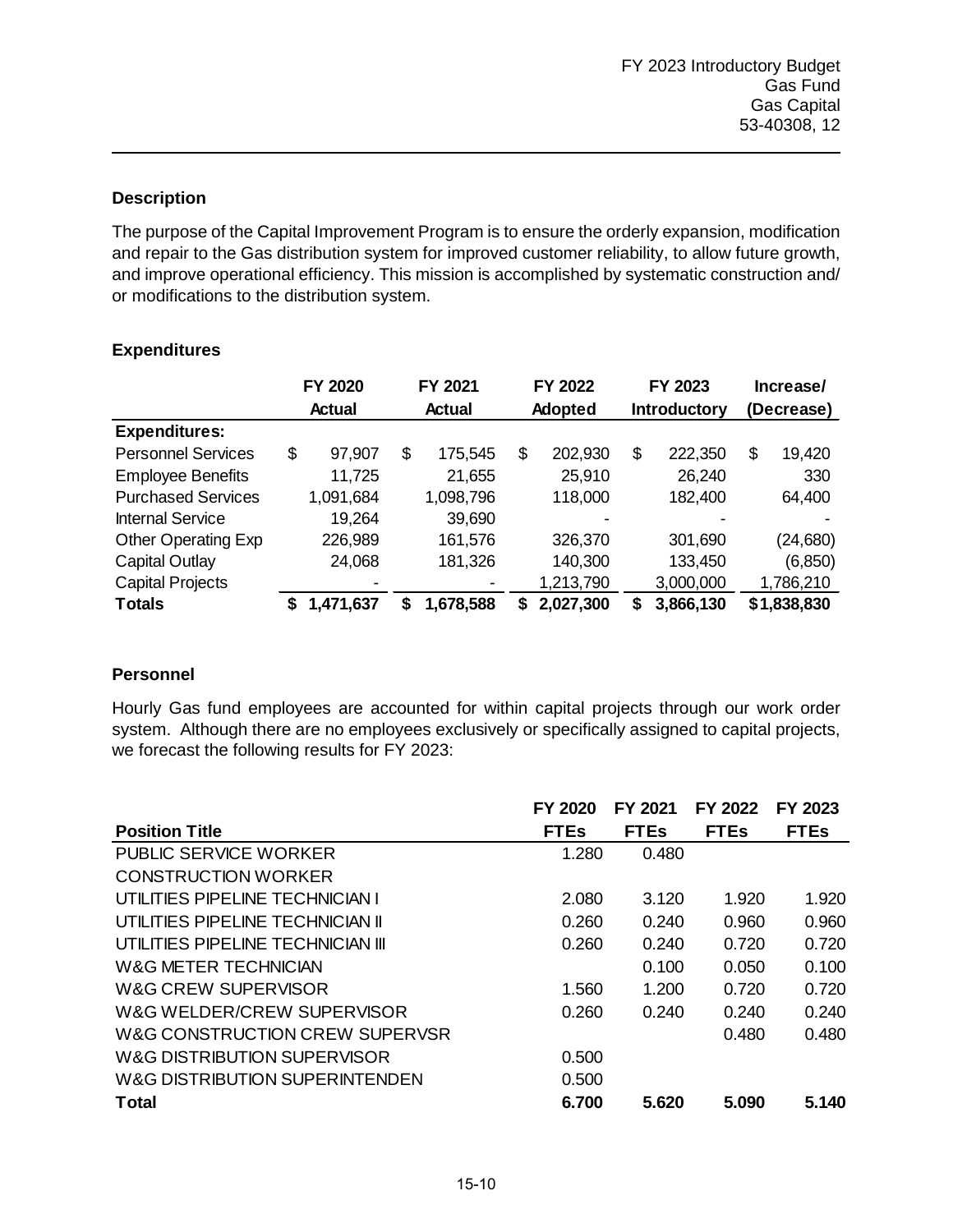Gas Debt Service budgets and accounts for the retirement of principal for general obligation bonds for the Gas fund.

### **Expenditures**

|                      | FY 2020<br><b>Actual</b> | FY 2021<br><b>Actual</b> |    | FY 2022<br>Adopted |     | FY 2023<br><b>Introductory</b> |     | Increase/<br>(Decrease) |
|----------------------|--------------------------|--------------------------|----|--------------------|-----|--------------------------------|-----|-------------------------|
| <b>Expenditures:</b> |                          |                          |    |                    |     |                                |     |                         |
| <b>Debt Service</b>  | 205.242                  | 123,149                  | S  | 132,210            | \$. | 88.430                         | \$. | (43,780)                |
| <b>Totals</b>        | 205,242                  | 123,149                  | \$ | 132,210            | \$  | 88,430                         | \$  | (43,780)                |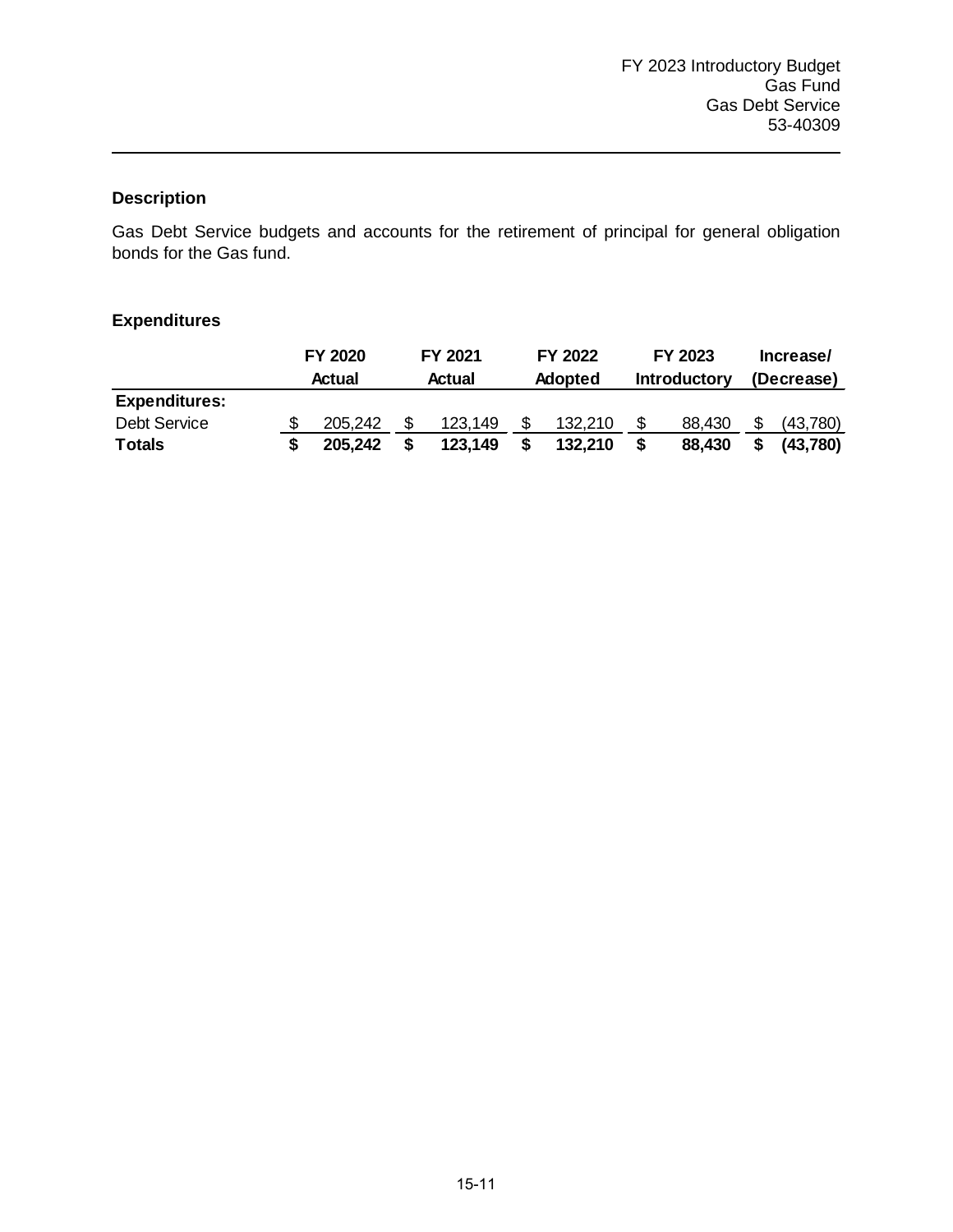The Gas Distribution Service group ensures that the system is safe and reliable by conducting leak surveys of the system and measuring cathodic protection and odorant levels. They install meters and the AMI equipment that allows remote meter reading for billing. The distribution group is trained to recognize abnormal operating conditions that might affect public safety and they investigate customers' fuel pipes and appliances for leaks and proper installation. This group provides first response to emergency calls continuously throughout the year.

#### **Expenditures**

|                            | FY 2020 |               |    | FY 2021<br><b>Actual</b> |    | FY 2022<br>Adopted |    | FY 2023<br>Introductory |    | Increase/<br>(Decrease) |  |
|----------------------------|---------|---------------|----|--------------------------|----|--------------------|----|-------------------------|----|-------------------------|--|
|                            |         | <b>Actual</b> |    |                          |    |                    |    |                         |    |                         |  |
| <b>Expenditures:</b>       |         |               |    |                          |    |                    |    |                         |    |                         |  |
| <b>Personnel Services</b>  | \$      | 229,731       | \$ | 207,842                  | \$ | 209,400            | \$ | 216,300                 | \$ | 6,900                   |  |
| <b>Employee Benefits</b>   |         | 27,563        |    | 27,619                   |    | 28,240             |    | 27,760                  |    | (480)                   |  |
| <b>Purchased Services</b>  |         | 2,387         |    | 798                      |    | 6,160              |    | 6,890                   |    | 730                     |  |
| <b>Internal Service</b>    |         | 24,953        |    | 29,444                   |    | 25,200             |    | 25,250                  |    | 50                      |  |
| <b>Other Operating Exp</b> |         | 16,227        |    | 23,698                   |    | 26,470             |    | 29,700                  |    | 3,230                   |  |
| <b>Capital Outlay</b>      |         | 2,390         |    | 2,583                    |    |                    |    | 2,370                   |    | 2,370                   |  |
| <b>Totals</b>              | \$      | 303,251       | \$ | 291,984                  | \$ | 295,470            | \$ | 308,270                 | \$ | 12,800                  |  |

#### **Personnel**

The Dispatcher is a shared position with the Electric Fund.

|                                | FY 2020     | FY 2021 FY 2022 FY 2023 |             |             |
|--------------------------------|-------------|-------------------------|-------------|-------------|
| <b>Position Title</b>          | <b>FTEs</b> | <b>FTEs</b>             | <b>FTES</b> | <b>FTES</b> |
| <b>DISPATCHER</b>              | 0.500       | 0.500                   | 0.500       | 0.500       |
| W&G SERVICE TECHNICIAN         | 3.500       | 3.500                   | 3.500       | 3.500       |
| W&G SYSTEMS CONTROL SUPERINTEN |             |                         | 0.250       | 0.250       |
| <b>Total</b>                   | 4.000       | 4.000                   | 4.250       | 4.250       |

#### **Accomplishments**

Work with coordination with Customer Service to complete internal investigations and customer requests safely and efficiently.

#### **Goals**

Improve day-time response for leak investigations to an average response of less than ten minutes.

Improve over-all response time for leak investigations to an average response of less than thirtyfive minutes.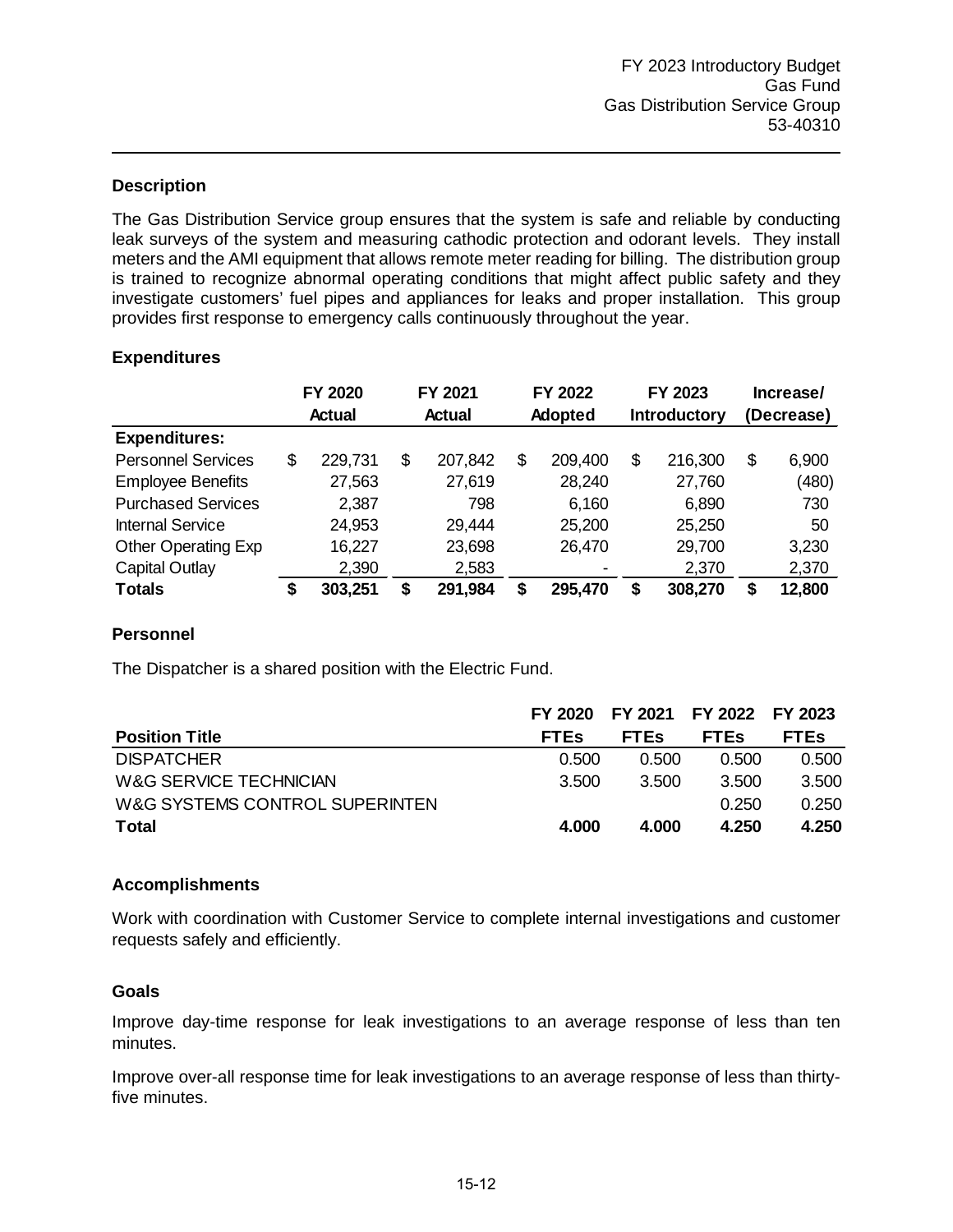#### **GAS FUND INTRODUCTORY - CAPITAL & SPECIAL PROJECTS - FY 2023-2027**

| <b>Project/Source</b>                     | FY 2023     | FY 2024   | FY 2025   | FY 2026   | FY 2027   | 5 Yr Total  |
|-------------------------------------------|-------------|-----------|-----------|-----------|-----------|-------------|
| <b>Gas Distribution</b>                   |             |           |           |           |           |             |
| New Natural Gas Transmission pipeline     | \$3,000,000 | \$0       | \$0       | \$0       | \$0       | \$3,000,000 |
| Pittsylvania County Natural Gas Expansion | \$0         | \$750,000 | \$750,000 | \$800,000 | \$800,000 | \$3,100,000 |
| <b>Gas Distribution Total</b>             | \$3,000,000 | \$750,000 | \$750,000 | \$800,000 | \$800,000 | \$6,100,000 |
| <b>Total Projects:</b>                    | \$3,000,000 | \$750,000 | \$750,000 | \$800,000 | \$800,000 | \$6,100,000 |
| <b>Funding Source:</b>                    |             |           |           |           |           |             |
| <b>Gas Fund Balance</b>                   | \$2,000,000 | \$0       | \$0       | \$0       | \$0       | \$2,000,000 |
| <b>Utility Fund Revenues</b>              | \$1,000,000 | \$750,000 | \$750,000 | \$800,000 | \$800,000 | \$4,100,000 |
|                                           |             |           |           |           |           |             |
| <b>Total Funding</b>                      | \$3,000,000 | \$750,000 | \$750,000 | \$800,000 | \$800,000 | \$6,100,000 |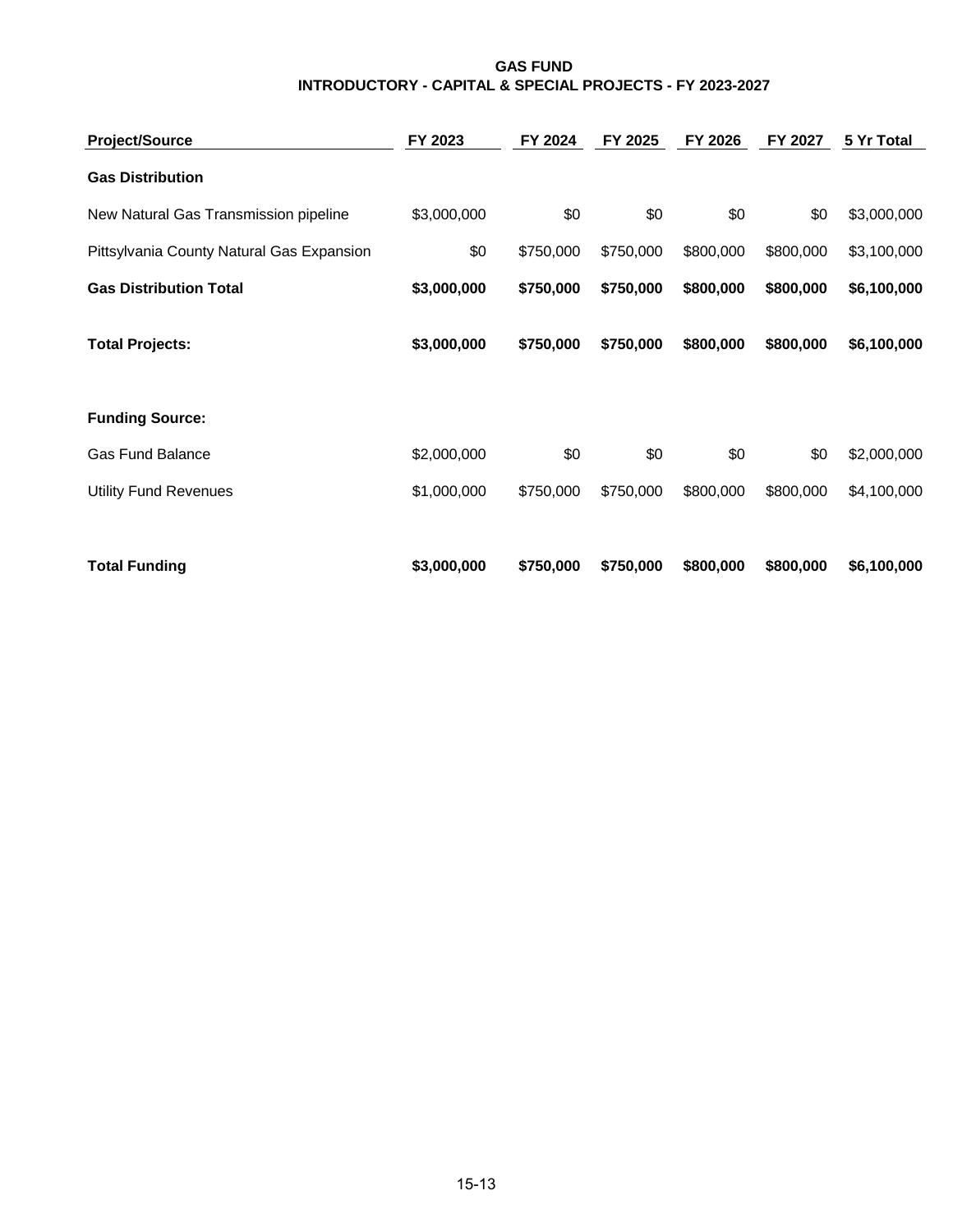#### **GAS FUND INTRODUCTORY - CAPITAL & SPECIAL PROJECTS - FY 2023 FUNDING SOURCES**

| <b>Dept/Project Name</b>                  | Current<br><b>Revenues</b> | Fund<br><b>Balance</b> | <b>Debt</b><br>Financing | <b>Grants/CIA</b> | Casino | Other | <b>Project</b><br><b>Total</b> |
|-------------------------------------------|----------------------------|------------------------|--------------------------|-------------------|--------|-------|--------------------------------|
| <b>Gas Distribution</b>                   |                            |                        |                          |                   |        |       |                                |
| New Natural Gas Transmission pipeline     | \$1,000,000                | \$2,000,000            | \$0                      | \$0               | \$0    | \$0   | \$3,000,000                    |
| Pittsylvania County Natural Gas Expansion | \$0                        | \$0                    | \$0                      | \$0               | \$0    | \$0   | \$0                            |
| <b>Total Gas Distribution</b>             | \$1,000,000                | \$2,000,000            | \$0                      | \$0               | \$0    | \$0   | \$3,000,000                    |
| <b>Fund Total</b>                         | \$1,000,000                | \$2,000,000            | \$0                      | \$0               | \$0    | \$0   | \$3,000,000                    |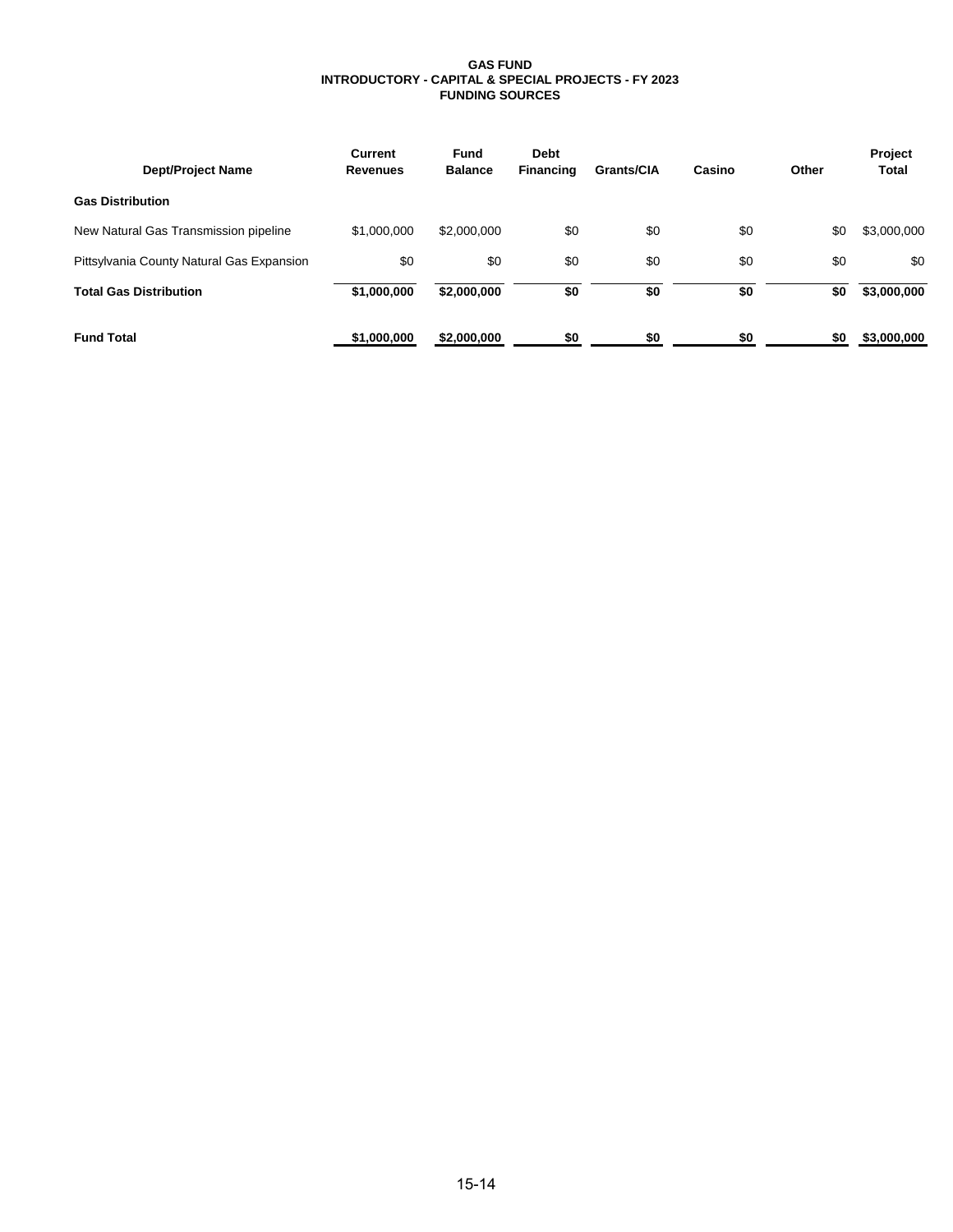#### **GAS FUND PROJECT DESCRIPTION FY 2023 FIVE-YEAR CAPITAL & SPECIAL PROJECTS PLAN**

| <b>Project</b>     | Pittsylvania County<br>Natural Gas Expansion | Department: | <b>Utilities</b>                        |
|--------------------|----------------------------------------------|-------------|-----------------------------------------|
| <b>Project No:</b> |                                              | Division:   | Water & Gas                             |
|                    |                                              | Section:    | Distribution (Water, Gas, and Electric) |

#### **Description:**

Expand natural gas service into Pittsylvania County regions in conjunction with PCSA and nDanville projects. This will increase gas consumption/revenue and potentially lower electric demand during winter months. Natural gas is a cheaper cleaner burning fuel than propane. Revenue growth has allowed us to keep our marginal rate flat and reduced after our last cost of service study. Natural gas is a very competitive fuel source for our customers.

#### **Justification:**

This project will expand natural gas coverage to areas allowed by the State Corporation Commission. It is our expectation that as more customers switch to natural gas heating, gas consumption will increase and customers will have access to a consistent lower cost of heating. The indirect benefits are that the electric fund will see less demand in the winter when transmission peaks usually occur if a significant number of customers convert from electric to natural gas for heating. This could help avoid increasing transmission costs on the electric side providing some rate relief.

#### **Comments:**

| <b>Funding</b>                  | <b>Prior Years:</b> | FY 2023 | FY 2024   | FY 2025   | FY 2026   | <b>FY 2027</b> | <u>Total</u> |
|---------------------------------|---------------------|---------|-----------|-----------|-----------|----------------|--------------|
| <b>Utility Fund</b><br>Revenues | \$2,966,080         | \$0     | \$750,000 | \$750,000 | \$800,000 | \$800,000      | \$3,100,000  |
| <b>Project Totals:</b>          | \$2,966,080         | \$0     | \$750,000 | \$750,000 | \$800,000 | \$800,000      | \$3,100,000  |

#### **Goals/Milestones:**

| FY 2025 | <b>Expand Natural Gas Service</b> |  |
|---------|-----------------------------------|--|
|---------|-----------------------------------|--|

FY 2026 Expand Natural Gas Service

FY 2027 Expand Natural Gas Service